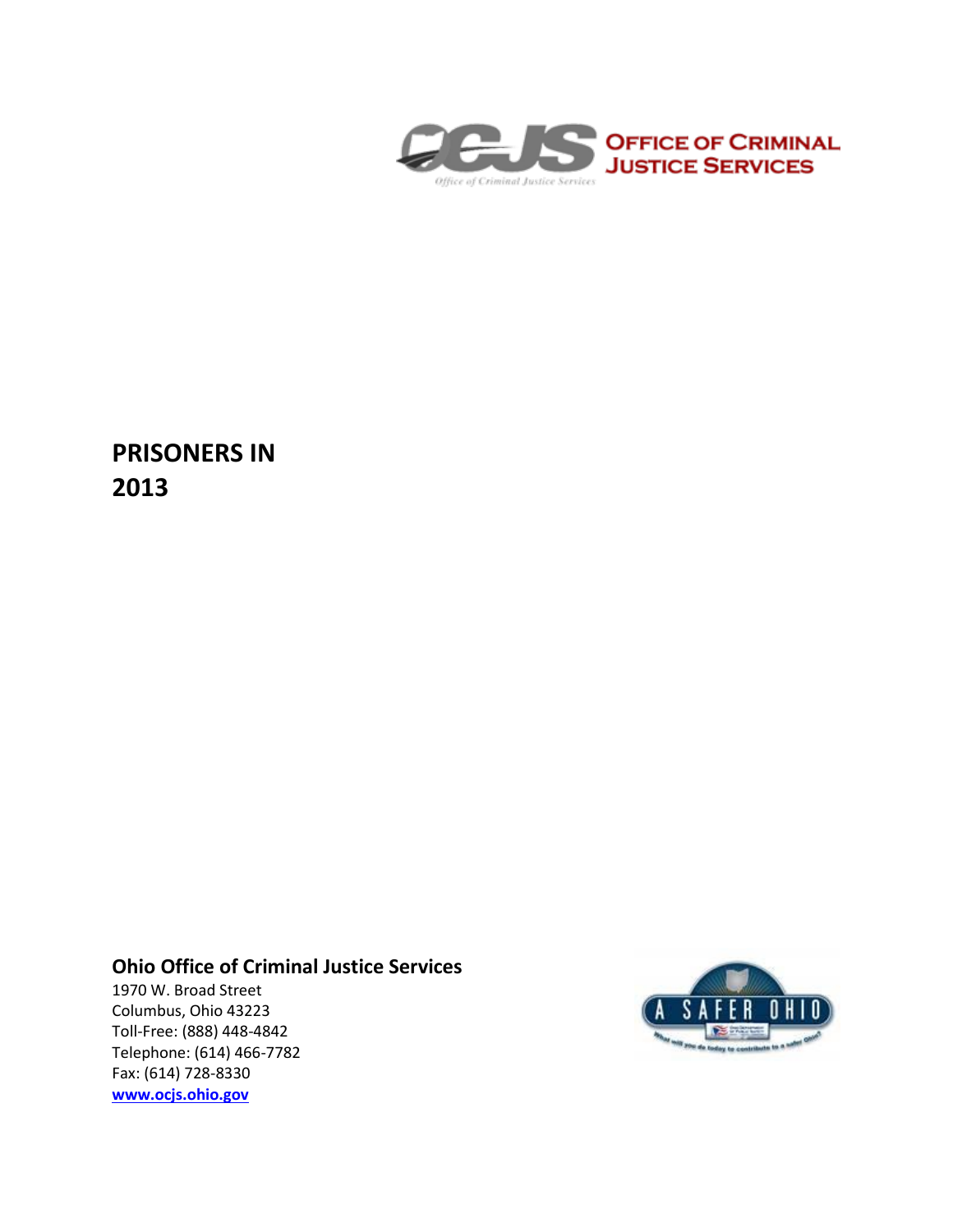# **PRISONERS IN 2013**

In September 2014, the Bureau of Justice Statistics released the bulletin, *Prisoners in 2013*. This annual report highlights characteristics of the nation's prison population. The following summarizes some key findings of the report, with emphasis on Ohio data wherever possible.

## **Prison population and Imprisonment rate**

- The U.S. prison population increased to 1,574,741 in 2013, an approximate 0.3% (4,300 prisoners) increase from yearend 2012. This was the first increase reported since the peak of 1,615,487 prisoners in 2009. The female prison population increased by 2.3 percent between 2012 and 2013, while male prisoners increased 0.1 percent.
	- $\circ$  Ohio experienced a 1.7 percent increase in the prison population, from 50,876 at the end of 2012 to 51,729 at the end of 2013. The female prison population increased 7.3 percent, while the male prison population increased 1.2 percent. Ohio ranked  $11<sup>th</sup>$  of all states with the highest percent change in prison population from 2012 to 2013.



- Nationwide, from 2004 to 2013, the annual rate of growth of female inmates averaged 1.4 percent, whereas the average rate of increase for male inmates was 1.1 percent.
	- $\circ$  Ohio has averaged a 3.4 percent increase in female inmates from 2004 to 2013, compared to an average rate of 1.6 percent for male prisoners during the same time period.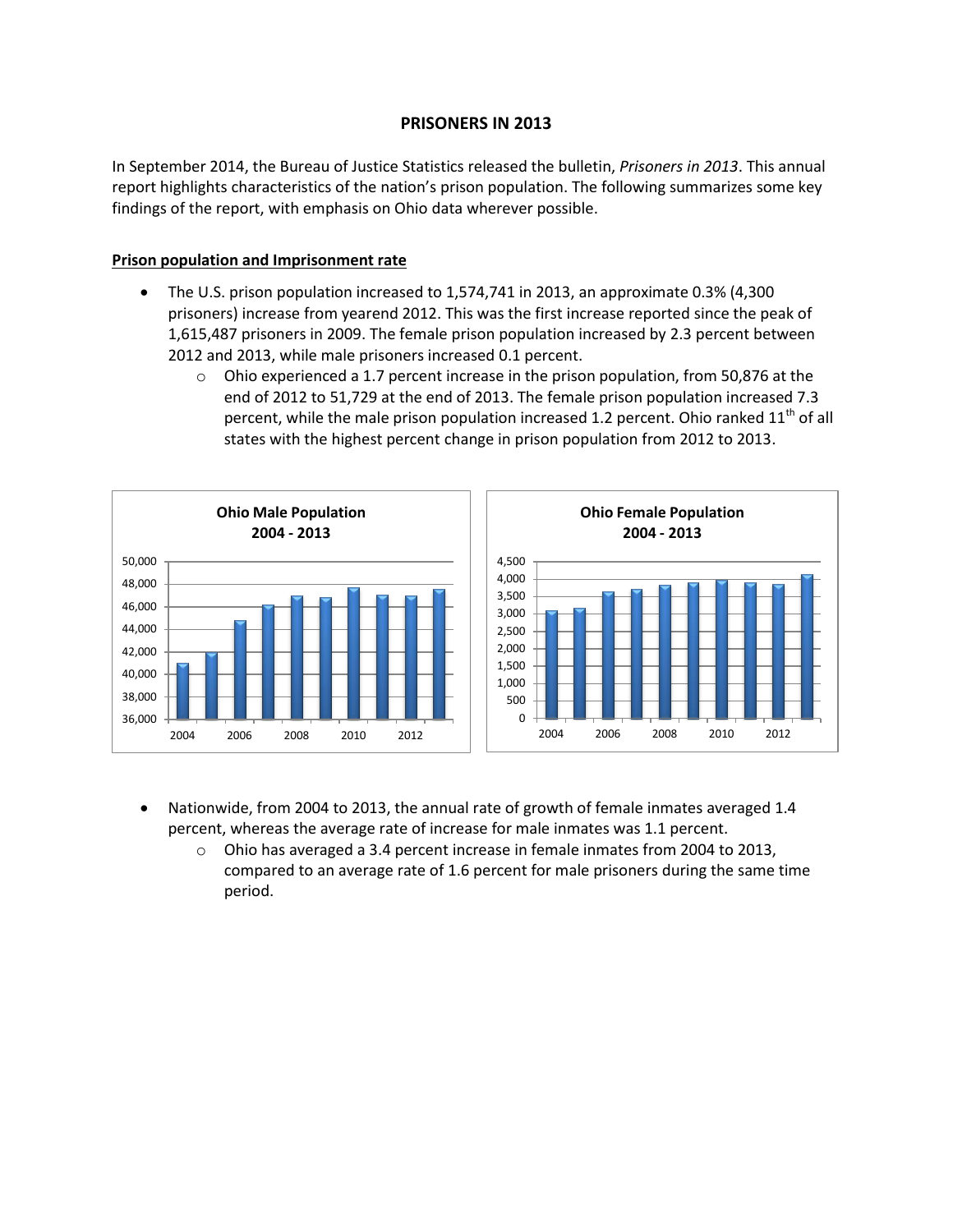

- The rate of imprisonment at the end of 2013 was 478 sentenced inmates per 100,000 U.S. residents.
	- o At the end of 2013, Ohio's rate of imprisonment was 446 inmates per 100,000 residents, less than the U.S. imprisonment rate.



- By the end of 2013, women accounted for 7.0 percent of all prisoners. The imprisonment rate for sentenced females in 2013 was 65 per 100,000 population. For sentenced males, the imprisonment rate was 14 times higher, at 904 per 100,000 population.
	- $\circ$  In Ohio, women accounted for 8.0 percent of all prisoners. The imprisonment rate for sentenced females in 2011 was 70 per 100,000 population. For sentenced males, the imprisonment rate was 12 times higher, at 839 per 100,000 population.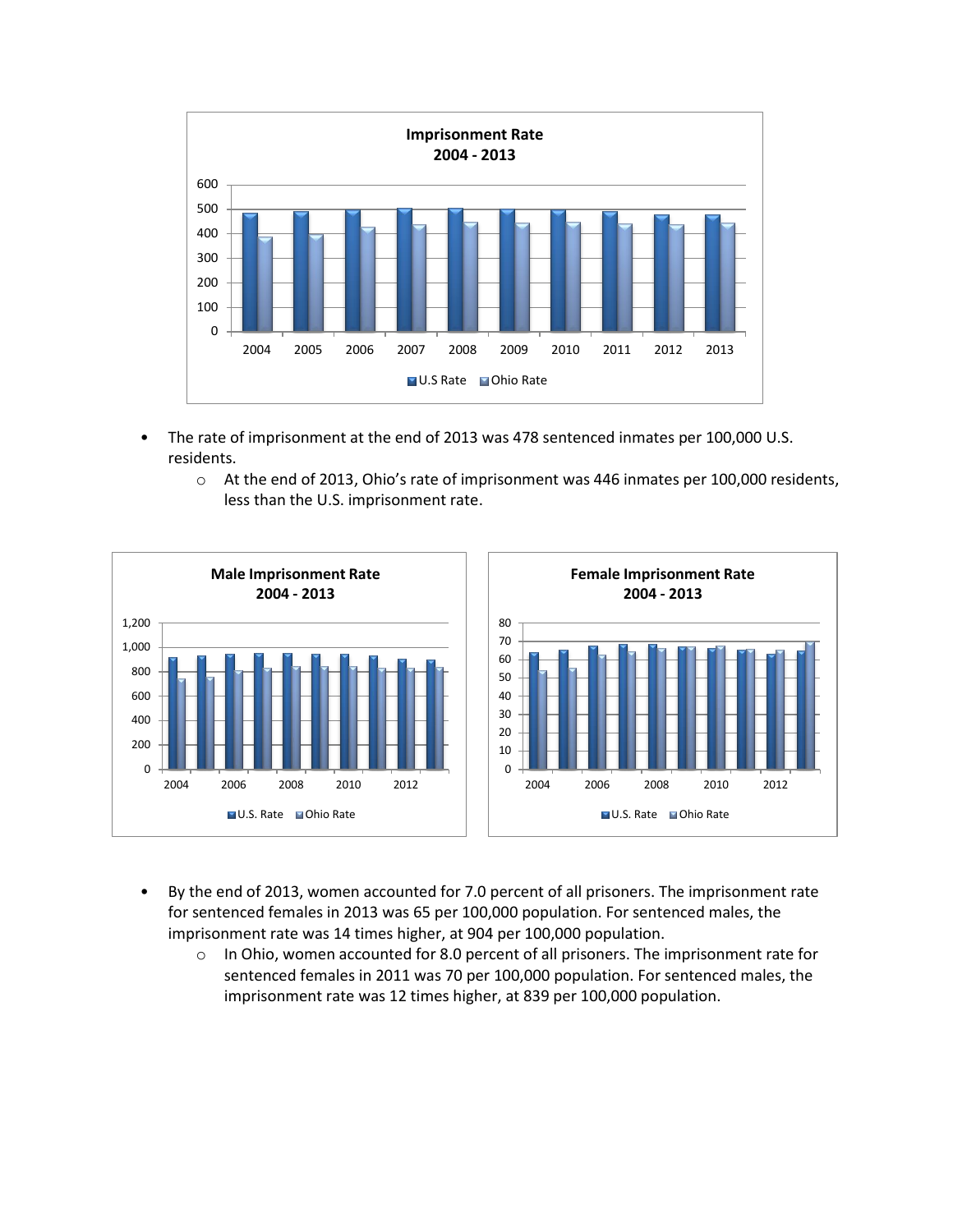#### **Admission and Releases**



- In 2013, the number of releases (623,337) from state and federal prisons was less than the number of admissions (631,168). The number of persons admitted to state and federal prisons in 2013 rose by 3.7 percent.
	- $\circ$  Ohio experienced a decrease in the number of prison releases and an increase in the number of admissions (1.8 and 2.2% respectively). Also in Ohio, the number of admissions (21,998) exceeded the number of releases (21,235).
- At the end of 2013, the Federal prison system was operating at 33.1 percent over their highest prison capacity. In addition, 19 states were operating at or above their highest capacity.
	- $\circ$  Ohio's prison system was operating at 19.8 percent over their highest capacity at yearend 2013.

#### **Prisoner Demographics**

- When looking at age, race and gender at yearend 2013, an estimated 58 percent of male inmates and 61 percent of female inmates in state or federal prison were age 39 or younger. Amongst the male population, white prisoners were generally older than black or Hispanic prisoners.
- Approximately three percent of black male U.S. residents of all ages were imprisoned by yearend 2013, which is an estimated 2,805 inmates per 100,000 black male U.S. residents. White males were incarcerated at a rate of 466 per 100,000 white male U.S. residents.
	- $\circ$  The greatest difference in imprisonment rates between black and white males was for those ages 18 to 19 years. Black males were imprisoned at a rate of 1,092 per 100,000 population, which is 9 times higher than for white males (115 inmates per 100,000 population).
- There were fewer black females in state or federal prisons at yearend 2013 in comparison to yearend 2012. However, black females were imprisoned at more than twice the rate of white females. Black females, of all ages, were imprisoned at a rate of 113 inmates per 100,000 black